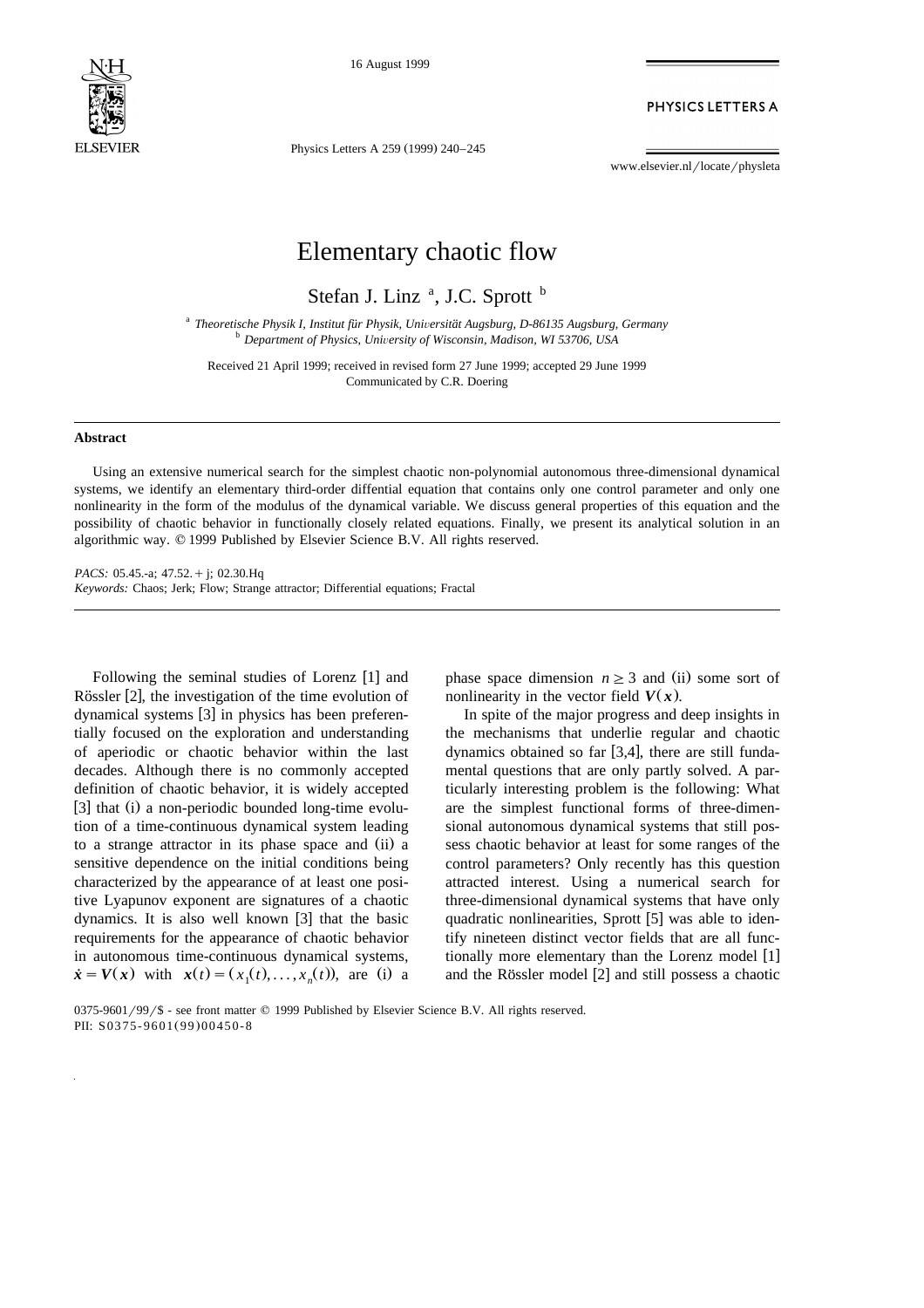dynamics. On the other hand, Zhang and Heidel [6] were able to show analytically that many classes of vector fields being even simpler that Sprott's models  $[5]$  cannot be chaotic.

Even more recently, further progress in this direction has been achieved by considering a restricted class of three-dimensional dynamical systems, socalled *jerky dynamics*  $[7-11]$ . These are ordinary differential equations in one scalar real dynamical variable  $x(t)$  that are (i) of third order, (ii) explicit and (iii) autonomous. Therefore, their functional form reads  $\ddot{x} = J(x, \dot{x}, \ddot{x})$  with  $\dddot{x}$  being the jerk or, mechanically speaking, the rate of change of the acceleration and  $J(x, \dot{x}, \ddot{x})$  being the jerk function. Under certain restrictions, a jerky dynamics can interpreted as the direct extension of a one-dimensional Newtonian dynamics to spatially non-local forces [10]. Nevertheless, the investigation of jerky dynamics goes far beyond strictly mechanical systems [12]. In particular, the following has been shown: (i) One single quadratic nonlinearity in the otherwise linear jerk function can already lead to chaotic behavior  $\left[7-9\right]$ , (ii) the simplest polynomial chaotic jerk func- $\overline{I}$  is determined by  $\overline{J}(x, \dot{x}, \ddot{x}) = -A\dot{x} + \dot{x}^2 - x$ with  $2.017 \leq A \leq 2.057$ . Jerky dynamics can be considered as the direct time-continuous counterpart to one-dimensional chaotic iterated maps [3] with Sprott's minimal polynomial chaotic jerky dynamics  $\left[7,8\right]$  as counterpart of the logistic map.

The purpose of this letter is threefold. First, we examine how far the functional form of the nonlinearity can be weakened without losing the chaotic behavior in jerky dynamics. Second, we identify the probably most elementary piecewise linear chaotic jerky dynamics, discuss some of its general properties and present its analytical solution. Third, we give insight why functionally closely related jerky dynamics cannot behave chaotically.

Obviously, the most elementary piecewise linear functional dependence, the modulus of the dependent variable,  $|x(t)|$ , or equivalently, the product of the dependent variable and its sign,  $x(t)$  sgn[ $x(t)$ ], seems to be a reasonable candidate for a nonlinearity that might lead to a potentially chaotic jerky dynamics. This speculation is also supported by the aforementioned analogy of jerky dynamics and one-dimensional iterated maps since it is well known that the piecewise linear tent map  $[3]$  shows chaotic behavior.

Therefore, one might suppose that e.g. the general class of jerky dynamics

$$
\ddot{x} + A_1 \dot{x} + A_2 \dot{x} + A_3 |x| + A_4 = 0 \tag{1}
$$

with  $A_i$  ( $i = 1,2,3,4$ ) being control parameters might behave chaotically for suitably chosen control parameter values and initial conditions. Note that Eq. Ž . 1 differs from a linear jerky dynamics *only by the replacement* of  $x(t)$  by its modulus and not by the addition of the nonlinearity.

Provided that  $A_2$  is non-zero, a scaling of the time,  $t \rightarrow |A_2|^{-1/2}t$ , and the dynamical variable, *x*  $\rightarrow |A_2|^{-3/2}A_4 x$ , can be used to eliminate two coefficients from Eq. (1). The resulting functional form reads  $\ddot{x} + A\ddot{x} + \dot{x} + C|x| + 1 = 0$  where the plus sign (minus sign) holds for  $A_2 > 0$  ( $A_2 < 0$ ) and the entering coefficients are given by  $A = A_1 |A_2|^{-1/2}$ and  $C = |A_2|^{-3/2} A_3$  sgn( $A_4$ ).

Since there are no analytical criteria known to decide whether Eq.  $(1)$  possesses chaotic dynamics for some ranges of the control parameter and initial conditions, the verification of our speculation relies on a systematic numerical search using the methods developed in Ref.  $[5,7,8,13]$ . To find chaotic solutions, the space of control parameters and initial conditions has been scanned to find a positive Lyapunov exponent  $[14]$  in the long-time evolution of  $(1)$ . This has been accompanied by a subsequent check of the fractal dimension of the attractor.

Although during this procedure many control parameter combinations of Eq.  $(1)$  with chaotic dynamics have been found, we focus here on one particularly interesting and elementary subsystem of (1). It is obtained by setting  $A_1 = A$  and  $A_2 = -A_3 = A_4$  $=$  1 and explicitly given by the following non-polynomial jerky dynamics

$$
\ddot{x} + A\ddot{x} + \dot{x} - |x| + 1 = 0.
$$
 (2)

To verify the appearance of chaotic behavior for some parameter ranges of *A*, we show in Fig. 1 the bifurcation diagram of the long-time evolution of the successive local maxima of the solution  $x(t)$  in the range  $0.5 \le A \le 0.8$ . As initial conditions,  $x = \dot{x} = \ddot{x}$  $=0$  have been used. The Feigenbaum diagram clearly shows a period-doubling route to chaos when *A* is lowered from 0.8 to 0.64085. For smaller values of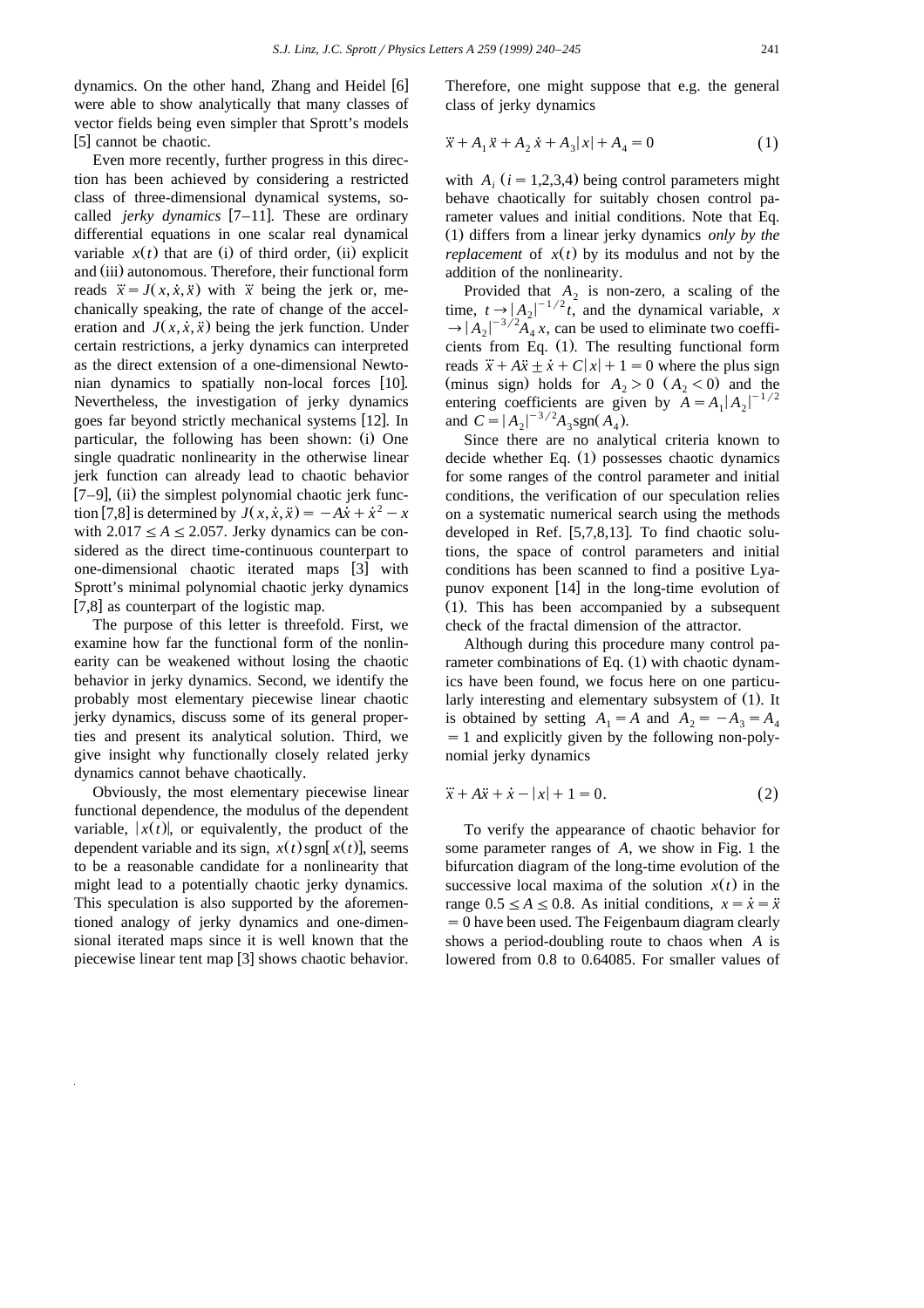

Fig. 1. Successive maxima of the long-time evolution of  $x(t)$ generated by Eq.  $(2)$  as function of the control parameter  $A$  in the range  $0.5 \le A \le 0.8$ . Initial conditions are given by  $\ddot{x} = \dot{x} = x = 0$ .

*A*, there is the typical chaotic band structure disrupted by the occurence of periodic windows. At  $A \approx 0.547$ , the period-three dynamics becomes unstable and the long-time evolution of Eq.  $(2)$  diverges to infinity.

In Fig. 2, we show the largest Lyapunov exponent (LE) as a function of the control parameter *A* in the same interval as in Fig. 1. Periodic (chaotic) dynamics corresponds to LE being equal to zero (positive). This substantiates that the band structure in Fig. 1 represents indeed regions of sensitive dependence on the initial conditions and, therefore, fulfils a signature of chaotic behavior.

Finally, as a representative example, we show in Fig. 3a stereoscopic view of the attractor for  $A = 0.6$ . This attractor possesses the typical Möbius-like structure known from the Rössler model [2] and also closely resembles the attractor of the minimal polynomial jerky dynamics [7]. For an animated rotational three-dimensional view of the chaotic attractor of Eq.  $(2)$  for  $A = 0.6$ , we refer to Ref. [15]. Moreover, the analysis of the Lyapunov spectrum shows that the Lyapunov or Kaplan–Yorke dimension [3] of the attractor at  $A = 0.6$ ,  $D_{KY} = 2 - L_1/L_3$  with  $L_1$  ( $L_3$ ) being the largest (smallest) Lyapunov exponent, is given by 2.055. This substantiates that the attractor is a fractal.

In the remainder of the paper, we analyze Eq.  $(2)$ from the theoretical point of view. The only simple symmetry that Eq.  $(2)$  fulfils is the invariance with respect to the simultaneous transformation  $x \rightarrow -x$ ,  $t \rightarrow -t$ , and  $A \rightarrow -A$ . Except for  $A = 0$ , Eq. (2) is not reversible.

Introducing  $v = \dot{x}$  and  $a = \dot{v} = \ddot{x}$ , the nonpolynomial jerky dynamics (2) corresponds to a three-dimensional autonomous dynamical system  $\dot{x} = V(x)$ with  $x = (x, v, a)^T$  and a vector field  $V(x) =$  $(V_x, V_y, V_z)^T$  that reads component-wise

$$
\begin{aligned}\n\dot{x} &= V_x = v \\
\dot{v} &= V_v = a \\
\dot{a} &= V_a = -Aa - v + |x| - 1.\n\end{aligned} \tag{3}
$$

Except for the component  $\partial V_a / \partial x = \text{sgn}(x)$  of the Jacobian matrix of the vector field,  $J = \partial V(x)/\partial x$ which is is discontinuous at  $x = 0$ , all other component of *J* are constant. Nevertheless, the vector field of the dynamical system  $(3)$  is still locally Lipschitzian at  $x = 0$ . According to the Picard–Lindelöf theorem  $[16]$ , this guarantees existence and uniqueness of a continuous and differentiable solution  $x(t)$ as long as  $x(t)$  is bounded. This directly implies that  $x(t)$ ,  $\dot{x}(t)$ , and  $\ddot{x}(t)$  are also continuous and differentiable with respect to the time *t* and therefore, the smoothness of the chaotic attractor shown in Fig. 3. Inspection of Eq. (2) shows that the jerk  $\ddot{x}(t)$  is only continuous, and therefore, the rate of change of the jerk,  $\ddot{x}(t)$  is discontinuous at values where  $x(t)$  is zero.



Fig. 2. Largest Lyapunov exponent (LE) as function of the control parameter *A* in the same range as in Fig. 1.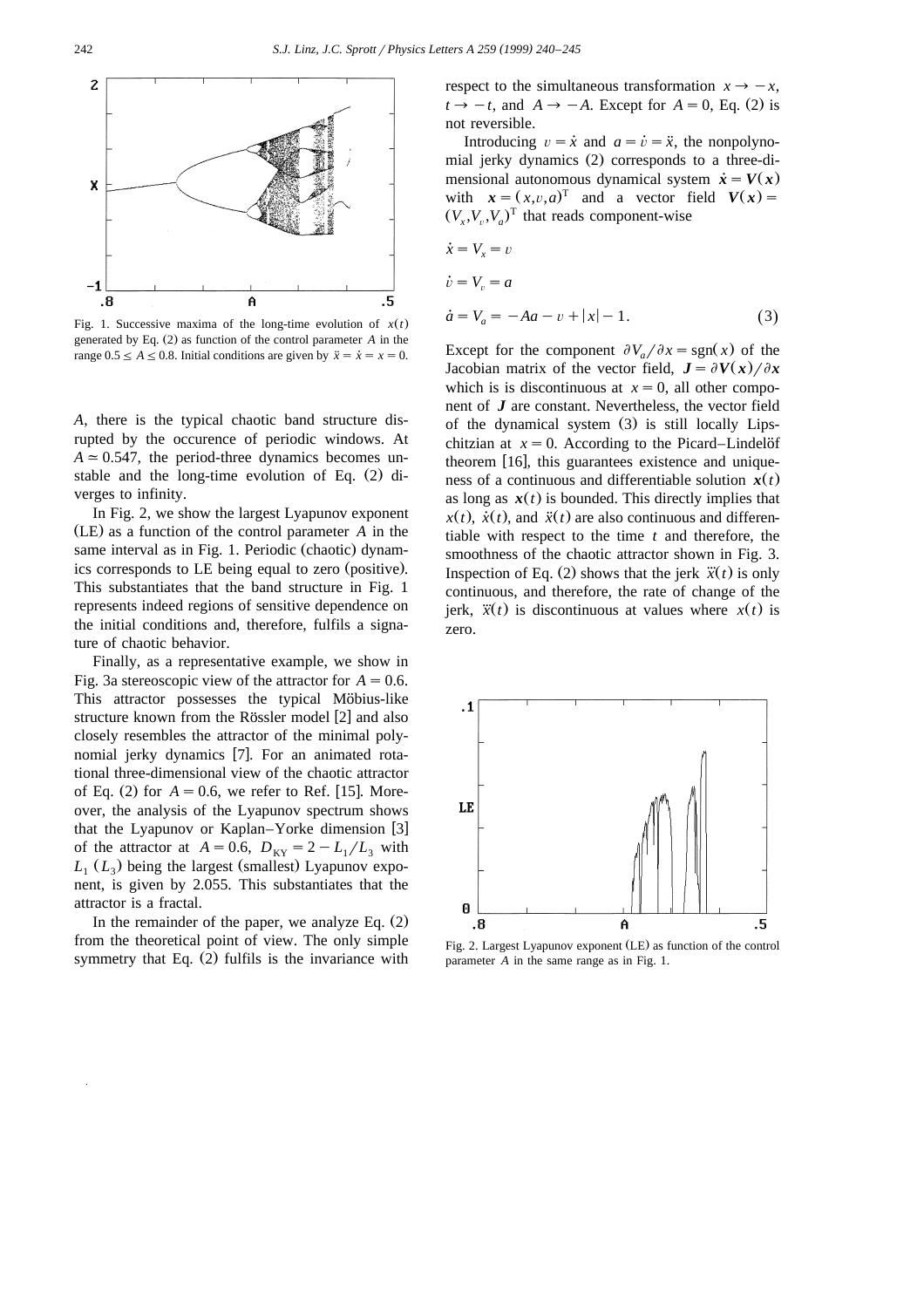

Fig. 3. Stereoscopic view of the strange attractor of Eq.  $(3)$  for the control parameter value  $A = 0.6$  in order to obtain a three-dimensional impression. The corresponding Lyapunov exponents are given by  $(L_1, L_2, L_3) = (0.035, 0, -0.635)$ .

Integrating the model Eq.  $(2)$  with respect to time, it can be rewritten in the form of a *non-local oscillator*

$$
\ddot{x} + A\dot{x} + x = \int^t d\tau [|x(\tau)| - 1]. \tag{4}
$$

Mechanically speaking, Eq.  $(4)$  can be interpreted in two ways: (i) As a damped harmonic oscillator being coupled by self-feedback  $\int d\tau |x(\tau)| - 1$  to its own dynamics or equivalently, (ii) as a one-dimensional Newtonian dynamics  $\ddot{x} = F$  of a particle of unit mass where the force  $F$  is an additive combination of  $(\alpha)$  an instantaneous force  $F_{\text{inst}}$  that combines a frictional force  $-A\dot{x}$  and the motion in a quadratic potential with  $(\beta)$  a non-local force  $F_{nl} = \int \frac{d\tau}{|x(\tau)| - 1}$  or memory term that integrates over the positional history of the motion. Therefore, Eq.  $(2)$  represents a simple example of a Newtonian jerky dynamics  $[8-10]$ .

In particular the second interpretation has important consequences for the possibility of chaotic behavior in jerky dynamics that are functionally closely related to  $(2)$ . First, setting the additive constant in the jerky dynamics (2) to zero,  $\ddot{x} + A\dot{x} + x =$   $\int d\tau |x(\tau)|$ , chaotic dynamics cannot appear. This follows from the fact that the integrand of the memory term in Eq.  $(4)$  is positive semidefinite and, therefore, the memory term monotonically increases with time.

In the long time limit, the evolution of  $x(t)$ eventually escapes to infinity. Second, the same

argument also holds if the sign in front of the nonlinearity  $|x|$  or the sign of the constant is inverted,  $\ddot{x} + A\dot{x} + x = \pm \int f d\tau |x(\tau)| + 1$ . In both cases chaotic behavior also cannot appear. This elucidates the importance of the non-zero constant in Eq.  $(2)$  and its sign for an aperiodic bounded dynamics. Moreover, one obtains as an implicit condition that bounded long-time dynamics cannot appear in Eq. (2) or (4) if the minimum of  $|x(t)|$  is larger than unity.

The contraction rate in phase space of the dynamical system (3),  $\Lambda = \partial_x \dot{x} + \partial_y \dot{v} + \partial_a \dot{a}$ , equals the negative of the control parameter  $-A$ , and therefore, the model is globally dissipative for any positive *A*. Conversely, this also implies an unbounded or diverging dynamics of Eq. (2) for any negative A and initial values being different from the fixed points. This narrows down the relevant control parameter range for bounded dynamics to  $A > 0$ . As can be seen from Fig. 1, however, this is not enough to guarantee boundedness of the time evolution of  $x(t)$ .

Obviously, Eq. (2) possesses two fixed points given by  $x^* = \pm 1$ . To determine their stability, we consider deviations *u* from these fixed points,  $u = x$  $-x^*$ , and rewrite Eq. (2) as  $\dot{u}$ ...+  $A\ddot{u} + \dot{u} - (x^* + \dot{u})$  $u$ )sgn( $x^* + u$ ) + 1 = 0. If the modulus of *u* is smaller than unity, we can replace sgn( $x^* + u$ ) by sgn( $x^{\star}$ ). Using an ansatz  $u(t) \propto \exp(\lambda t)$ , the characteristic polynomial for the eigenvalues  $\lambda$  is determined by  $\lambda^3 + A\lambda^2 + \lambda - \text{sgn}(x^{\star}) = 0$ . Then, the Routh–Hurwitz criterion  $\frac{1}{17}$  implies that the fixed point  $x^* = +1$  is unstable for any *A*, whereas the fixed point  $x^* = -1$  is stable for  $A > 1$  and  $|u| < 1$ . At  $A = 1$ , the fixed point  $x^* = -1$  becomes unstable via a Hopf bifurcation since the corresponding eigenvalues are given by  $\lambda_1 = -1$  and  $\lambda_2 = -\lambda_3 = i$ .

Based on the interpretation of Eq.  $(2)$  as a non-local oscillator, Eq.  $(4)$ , we can provide a simple qualitative picture of the dynamical behavior as a function of *A* as depicted in Fig. 1. Since the control parameter *A* represents the damping constant of the non-local oscillator, we can roughly split the ranges of  $A > 0$  into three parts. (i) For large damping,

<sup>&</sup>lt;sup>1</sup> For a third order polynomial  $\lambda^3 + a_1 \lambda^2 + a_2 \lambda + a_3 = 0$ , the Routh–Hurwitz criterion states [17] states that the real parts of the roots  $\lambda$  are negative if (and only if) the conditions  $a_1 > 0$ ,  $a_3 > 0$ , and  $a_1 a_2 - a_3 > 0$  are fulfilled.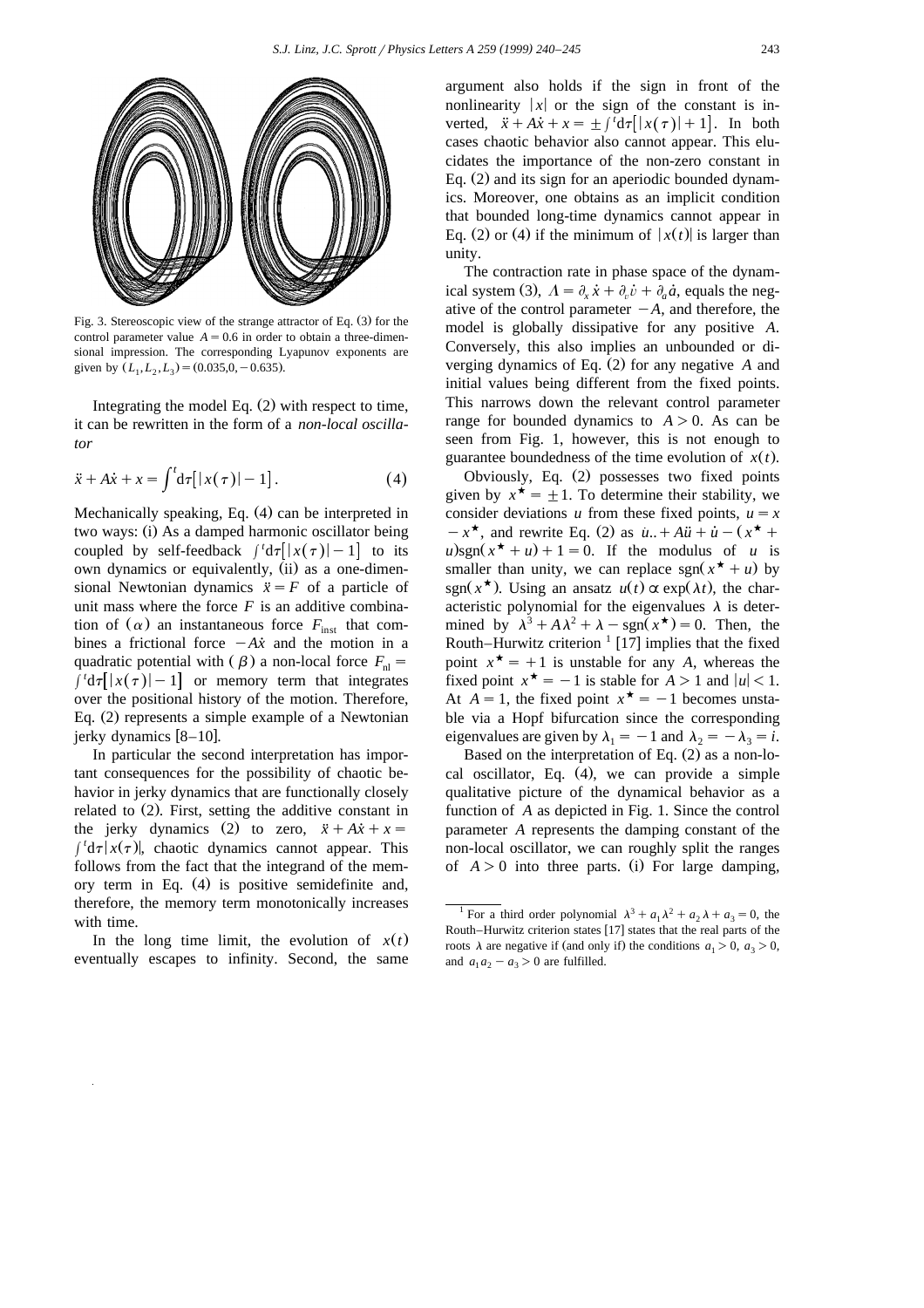$A > 1$ , the oscillation amplitudes rapidly diminish and the memory term on the right hand side of Eq.  $(4)$  approaches quickly a constant. (ii) In the intermediate range  $0.547 \leq A \leq 1$ , the damping is too weak to force the memory term to approach a constant. Therefore, the memory term oscillates giving rise to the plentora of complicated bounded dynamical behavior seen in Fig. 1. (iii) For  $A < 0.547$ , the damping is too weak to keep the motion bounded. The memory term on the right hand side of Eq.  $(4)$  builds up and diverges to infinity.

As an aside, we note that replacing the nonlinear ity |x| by  $x^2$  in Eq. (2),  $\ddot{x} + A\ddot{x} + \dot{x} - x^2 + 1 = 0$ , leads to a polynomial jerky dynamics that cannot show chaotic behavior for the initial conditions mentioned above. The most complex dynamics of this equation is a period-four limit cycle around  $A =$ 1.125 that is bordered by two period-two limit cycles. For *A* smaller than about 1.1075, the dynamics is unbounded. Therefore, it is the algebraic weakness of the nonlinearity in Eq.  $(2)$  that gives rise to the complex dynamics depicted in Fig. 1.

Since Eq.  $(2)$  is piecewise linear, its exact solution can be obtained segment by segment for  $x(t) < 0$ and  $x(t) > 0$  combined with the appropriate matching conditions for  $x(t) = 0$ . The skeleton of the solution of Eq.  $(2)$  is determined by the solution of the linear equations<br> $\dddot{x} + 4\dddot{x} + \dot{y} + x + 1$ 

$$
\ddot{x} + A\ddot{x} + \dot{x} \pm x + 1 = 0 \tag{5}
$$

where the *plus sign* in Eq. (5) applies if  $x \le 0$  and the *minus sign* if  $x \ge 0$ . The solutions of Eq. (5) read explicitly

$$
x(t) = \pm (-1) + \sum_{k=1}^{3} C_{\pm}^{(k)} e^{\rho_{\pm}^{(k)}t}
$$
 (6)

where  $C^{(k)}_+$  are constants that are determined by the initial conditions and  $\rho_{+}^{(k)}$  the roots of the third-order polynomial  $\rho_+^3 + A \rho_+^2 + \rho_+ \pm 1 = 0$ . The latter can be explicitly calculated for any given *A* using Cardani's formula<sup>2</sup>.

The solution  $x(t)$  of Eq. (2) can be expressed as

$$
x(t) = \sum_{j=1}^{N} x_j(t) \Theta(t - t_{j-1}) [1 - \Theta(t - t_j)] \tag{7}
$$

with  $\Theta(\zeta)$  denoting the Heaviside function  $\Theta(\zeta)$  $s=0$  (1) if  $\zeta < 0$  ( $\geq 0$ ),  $j=1,2,...$  the number of the segment,  $x_i(t)$ 

the solution of the *j*-th segment, and *N* the maximum number of segments. If the solution of Eq.  $(2)$  reaches the fixed point or is unbounded, *N* is finite. For any other dynamical behavior, *N* is infinite. The solution of the *j*-th segment,  $x_j(t)$ , for the time interval  $t_{i-1} \le t \le t_i$  obeys  $\ddot{x}_i + A\ddot{x}_i + \dot{x}_i + C$  $s(j)x_i + 1 = 0$  and is determined by

$$
x_j(t) = s(j)(-1) + \sum_{k=1}^{3} C_{s(j)}^{(k)} \exp(\rho_s^{(k)}(t)) \qquad (8)
$$

with initial conditions  $x_j(t_{j-1}) = x(0), \dot{x}_j(t_{j-1}) =$  $\dot{x}(0)$   $\ddot{x}_i(t_{i-1}) = \ddot{x}(0)$  if  $\dot{y} = 1$  and  $x_i(t_{i-1}) = 0$ ,  $\dot{x}_j(t_{j-1}) = \dot{x}_{j-1}(t_{j-1}), \quad \ddot{x}_j(t_{j-1}) = \ddot{x}_{j-1}(t_{j-1}) \text{ if } j = j$  $2,3,...$  The sign of the *j*-th segment,  $s(j) = \pm$ , generically switches from segment to segment,  $s(j)$  $= -s(j + 1)$ , and selects the relevant roots  $\rho_{+}^{(k)}$  for the segment. The initial conditions determine  $s(1)$ . In particular,  $s(1)$  equals  $+(-)$  if  $x(0) < 0$  ( $x(0) > 0$ ). For the special initial conditions  $x(0) = \dot{x}(0) = \ddot{x}(0)$  $= 0$ ,  $s(1) = -$  applies. The coefficients  $C_{s(i)}^{(k)}$  are given by the solution of the linear algebraic system

$$
0 = s(j)(-1) + \sum_{k=1}^{3} C_{s(j)}^{(k)} \exp\left(\rho_s^{(k)}(j)t_{j-1}\right)
$$
  

$$
\dot{x}_j(t_{j-1}) = \sum_{k=1}^{3} \rho_{s(j)}^{(k)} C_{s(j)}^{(k)} \exp\left(\rho_s^{(k)}(j)t_{j-1}\right)
$$
  

$$
\ddot{x}_j(t_{j-1}) = \sum_{k=1}^{3} \left[\rho_{s(j)}^{(k)}\right]^2 C_{s(j)}^{(k)} \exp\left(\rho_s^{(k)}(j)t_{j-1}\right).
$$

The *j*-th segment of the solution ends when the time  $t_i$  given by  $x_i(t_i) = 0$  has been reached. The time  $t_i$ is determined by the smallest value of *t* that is larger than  $t_{i-1}$  and obeys the transcendental equation

$$
0 = s(j)(-1) + \sum_{k=1}^{3} C_{s(j)}^{(k)} \exp\left(\rho_s^{(k)}(t) t_j\right).
$$
 (9)

The values  $x_j(t_j)$ ,  $\dot{x}_j(t_j)$ , and  $\ddot{x}_j(t_j)$  determine the initial conditions for the solution segment  $x_{i+1}$ .

Despite the functional simplicity of Eq.  $(2)$ , its algorithmically determined solution looks rather complicated and is not obvious that it leads to the

 $2$  The structure of the roots in the control parameter range  $0 \le A \le 1$  is as follows. If  $x(t) < 0$  [ $x(t) > 0$ ], the roots are given by  $\rho_+^{(1)} = \sigma_+^{(1)}$  [ $\rho_-^{(1)} = \sigma_-^{(1)}$ ] and  $\rho_+^{(2)} = (\rho_+^{(3)})^* = \sigma_+^{(2)} + i\omega_+$  $\left[\rho^{(2)}_{-}\right] = \left(\rho^{(3)}_{-}\right)^* = \sigma^{(2)}_{-} + i\omega_{-}$  where  $\sigma^{(1)}_{+} \left[\sigma^{(1)}_{-}\right]$  is real and negative [positive],  $\sigma^{(2)}_{+}$  [ $\sigma^{(2)}_{-}$ ] real and positive [negative], and  $\omega_+$  and  $\omega_-$  real. Except for  $A = 0$ , the moduli of  $\sigma_+^{(j)}$  ( $j = 1,2$ ) and  $\omega_+$  differ for  $x(t) > 0$  and  $x(t) < 0$ .